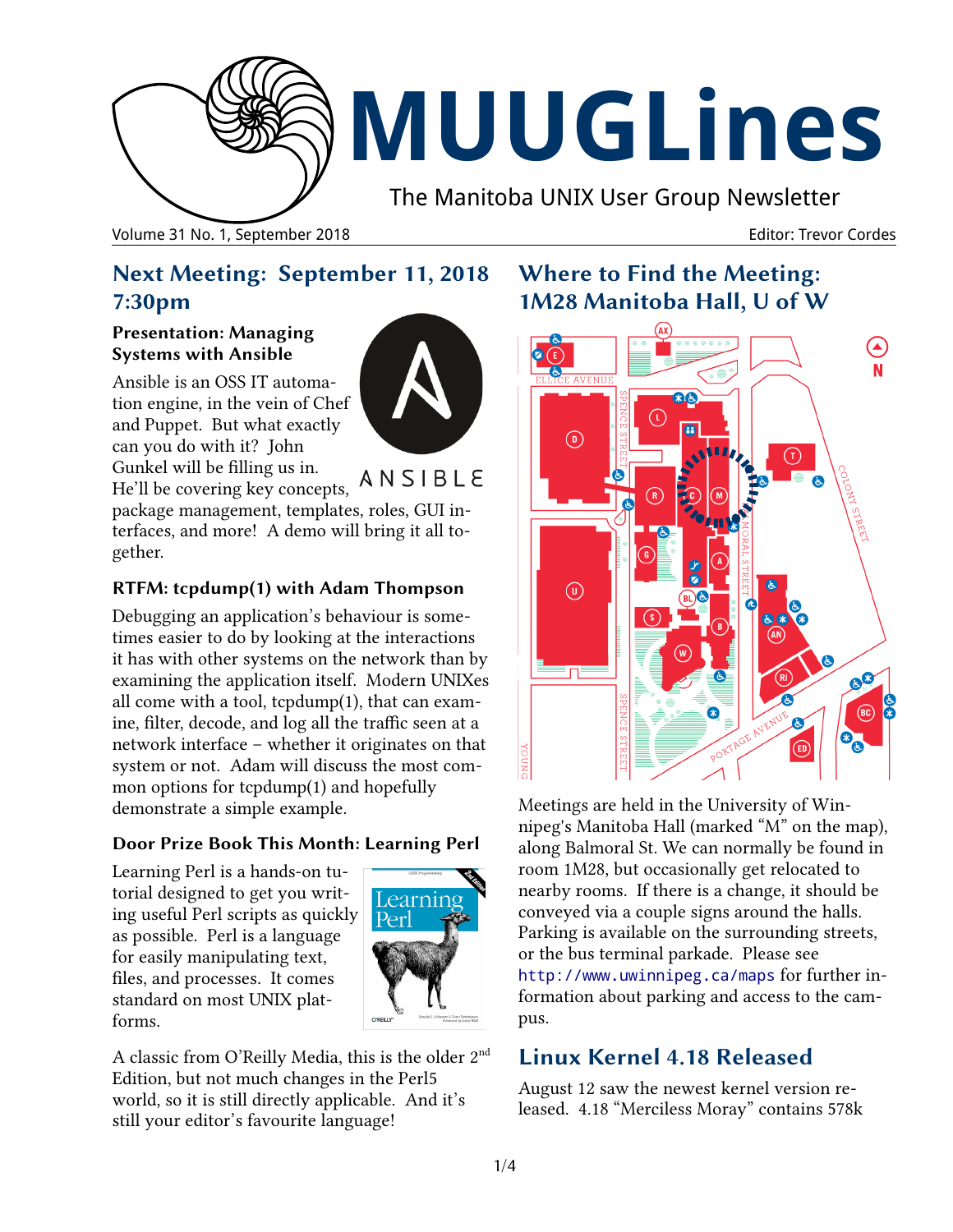code insertions and 677k deletions. Notable changes include: support for the Steam game controller as HID device, BPFILTER beefs up packet filtering, AMDGPU improvements including support for VegaM-on-Intel, better Icelake support, DM Writecache that should help with DB I/O loads, USB 3.2 and Type-C improvements, first looks at online file-system repair and more for XFS.

Coming soon to a (cutting edge) distro near you!

#### **Linux 4.19 Lets You Be Skeptical**

Hot on the heels of the 4.18 kernel, development on 4.19 continues apace. RC1 allows a kernel builder to select whether to trust the in-CPU hardware random number generator using the RANDOM\_TRUST\_CPU flag.

The issue at hand is that, post-Snowden, it is reasonable to suspect hardware manufacturers may be purposely providing weak RNG's to provide certain actors with backdoors into the world's computers.

Since the kernel already uses several sources of entropy for its RNG needs, this option will predominantly affect the early boot process when, without enough randomness from other sources, the kernel may rely more heavily on what the hardware provides. Conceivably, with this flag off, the early boot process may block (delay) while waiting for the other sources of entropy to become available.

This basically punts the decision to distro makers. This author guesses the big/normal distros will stick with the status quo so as to not miff users who don't care about good entropy. However, this adds another upsell that the security-oriented distros can tout.

Perhaps in the near future they could add this as a kernel command line option which one could toggle in their grub setup.

#### **More Meltdown/Spectre Variants**

The gift that keeps on giving, researchers have found three more variants of the memory sidechannel exploits. L1 Terminal Fault (aka Foreshadow) allows attackers to read the contents of the L1 data cache. Luckily, OS patches should be enough to solve this one, without much of a performance hit.

Along the same lines is an exploit of the Software Guard Extensions (SGX) present in many modern Intel CPUs. (Ironic, isn't it.) This flaw requires a microcode update.

The third flaw affects computers running multiple VMs. It allows an attacker in one VM to gain information from all the other VMs. Each VM must be patched to fix this one, or you can disable hyperthreading. Good luck with that.

#### <https://tinyurl.com/ydz2jcbw>

This author has noticed a steady and perceptible decrease in Linux computer performance starting around April, when the first Meltdown/Spectre variant patches began appearing in mainstream distros. Each new fix seems to make things slower. Hopefully one day soon we'll start getting the promised optimizations to the fixes, to alleviate some of the performance problems.

#### **Intel Bans Benchmarking**

In a bad PR move, Intel released a recent version of their microcode files, which Linux distros include to automatically update your CPU microcode on each boot, with a questionable change in license. The new wording included a clause that you must not "publish or provide any software benchmark or comparison test results". The microcode updates were intended to fix the new L1 Terminal Fault flaw.

Intel has been increasingly interested in obfuscating the true performance impacts of the growing pile of fixes for Meltdown/Spectre variants. This latest attempt, however, may take the cake.

The smart guys at Debian spotted the worrying license verbiage and refused to push offending updates to deb update repositories. Ruckuses were raised.

Intel has since amended the license to not be so deranged and all is well again with the world. And microcode.

#### <https://tinyurl.com/y7mkgz4k>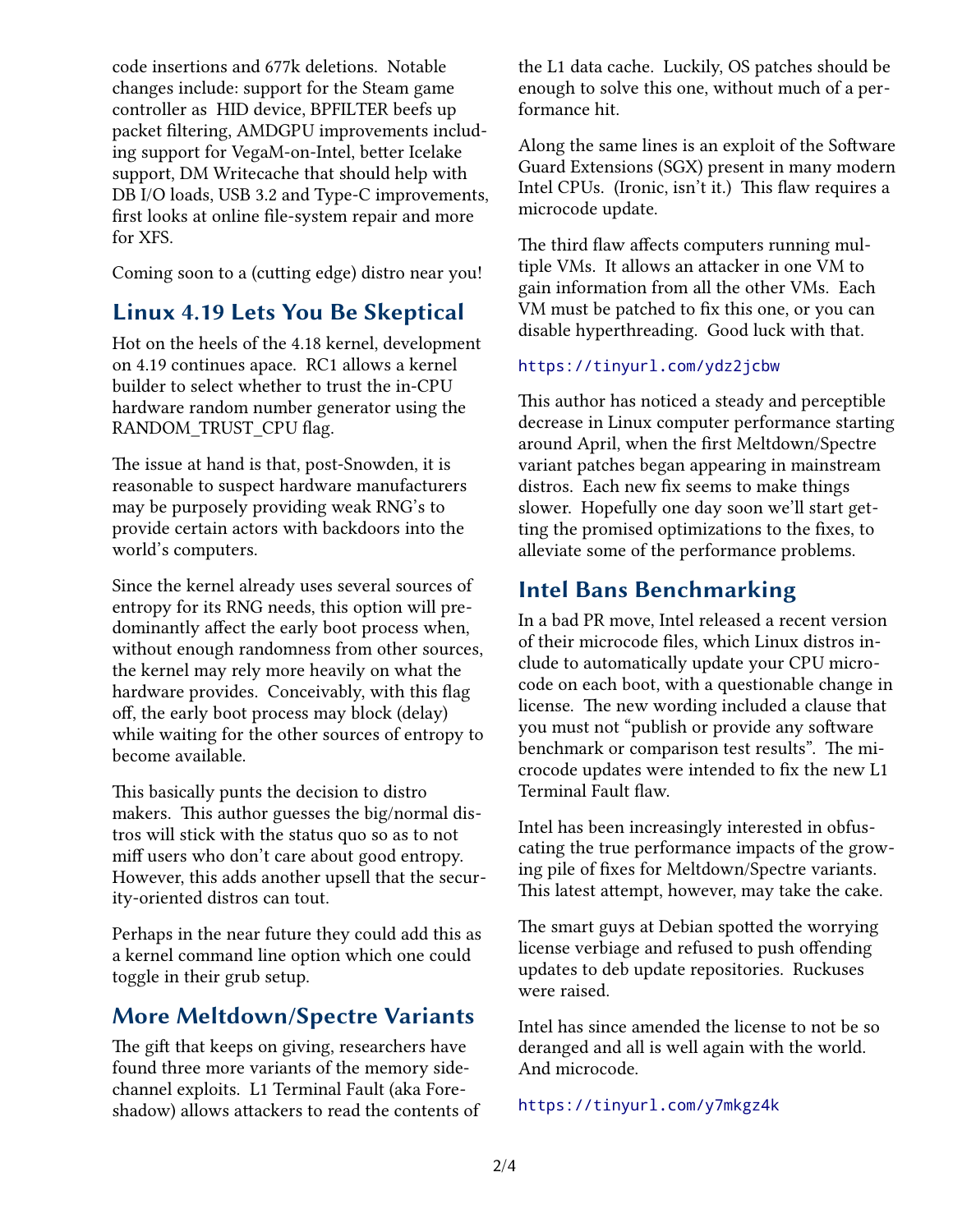## **Console Output For Everyone**

Linux kernel 3.5.0 introduced a readable /dev/kmsg which allows for a truly wonderful feature:

dmesg -w

This great option, also available as --follow allows any terminal, including ssh sessions in an X terminal, to get the same real-time view of the kernel messages as the console does.

In theory, this could allow a panicking, oopsing or otherwise burping kernel to output those critical "bug" details (backtraces, etc.) to a remote system in realtime. This would allow a remote admin to view that all-important pre-death information.

In many kernel blowup scenarios the final dmesg information does not make it to userland logging helpers, and is not saved to disk, even when you have your system setup to save dmesg output using syslog or journald. Without that output it is often impossible to troubleshoot such problems. This new option offers remote admins hope.

Of course, this assumes the panic is not in the network layer, and that the message can make it out before complete kernel freeze-up.

## **High Performance Images**

*2016 Bendell et al., O'Reilly Media*

*A Book Review by Trevor Cordes*

Do you work with the web at all? Ever used an **img** tag? Then this book is for you. It'll quickly (in 300 pages) bring you up to date with all the latest HTML5 image technology and give you concrete pointers on what to use in your work right now.

Mobile targets are a core focus, as is the corollary of responsive design. But this is not just another "responsive" book: it delves deep into the performance, delivery and quality aspect of images on platforms limited by screen size, bandwidth and CPU horsepower.

Intriguing are the chapters devoted to the theory behind image formats and, especially, lossy compression. In it you'll find a superb explanation of how JPEG actually works, with subsampling, entropy encoding, and transforming from raster data to frequency data with DCT. You'll gain a deeper appreciation of how quality and subsampling settings actually work to affect per-



ceived final quality and file size. (Ah, that's what those settings in gimp actually mean!)

Another section talks in depth about the competing, upcoming stars in the format world: WebP, JPEG XR and JPEG 2000. You'll gain an understanding of their pros and cons, browser support, and future outlook. SVG is also covered in its own chapter.

When and how, exactly, do browsers load the image data? How does it all fit into HTTP, and – more importantly these days – HTTP/2 connections? How can you optimize the flow of your data, including CSS and JS files, to the browser? All is revealed using detailed examples of actual browser loading sequences and timings.

Probably the most important takeaway from this book is the chapter on all the new HTML5 options to allow browsers to make intelligent choices regarding image selection. **srcset** and **picture** (and more) tags/options are covered in depth. As are client hints. These allow you to effortlessly allow the browser to choose, for example, high DPR images when using retina-type displays; or low-width versions on small mobile screens. The new options are myriad.

There's even more in this book than I've described here, and it's quite well written, with very few errors. Pleasant to find near the end was a summary section entitled "So… What Do I Do Again?". After dousing the brain with the copious content, it was refreshing to be hand held into concrete "next steps". There's even a nice history of web image use going all the way back to the beginning, with screenshots of ancient software which will bring a tear of nostalgia to many a MUUG member's eye.